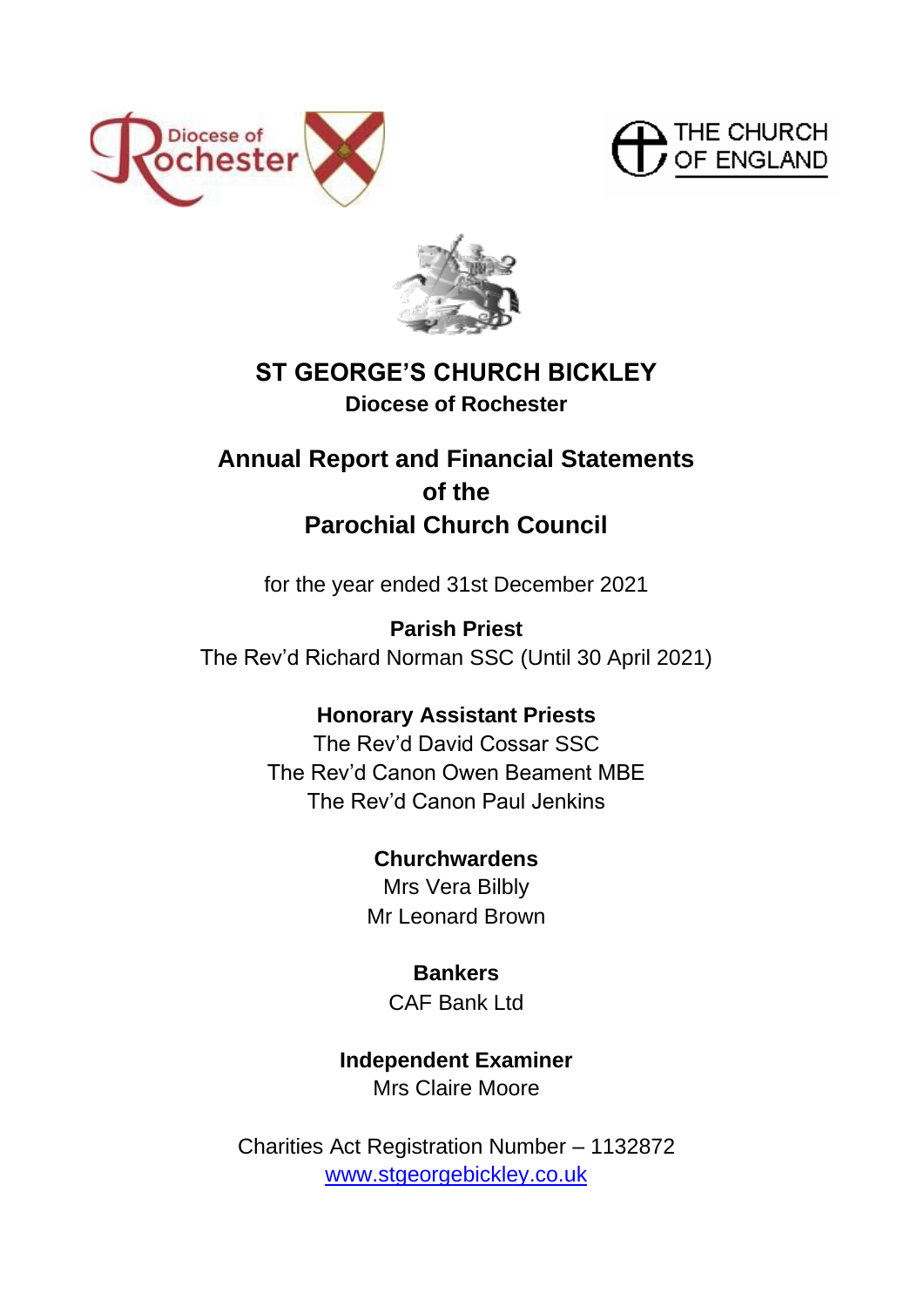# **ST GEORGE'S CHURCH, BICKLEY**

# **Under the Pastoral Care of the Bishop of Richborough**

#### **Mission Statement**

- We are called to serve God where there is need and especially in the parish of Bickley. We rejoice in our heritage in the Anglican Catholic tradition and that the Proclamation of the Good News of Jesus Christ and the Mass are at the centre of our life together. Baptism, frequent Mass, Perpetual Reservation of the Blessed Sacrament, the availability of priests to hear Confessions at advertised times are fundamental to our identity as a local church.
- Under the quidance of the Holy Spirit we seek together to answer the call to give glory to God and to proclaim the Gospel by our worship and outreach, our prayer and study, our work with children and our social life. We work to include everyone as fully as possible in the life and worship of God's people, the Church.
- We are a church that is open to all, of whatever tradition or ecclesial integrity. We are called to be a community of brothers and sisters in Jesus Christ in which without exception everyone is welcome and valued. We rejoice to work with our ecumenical partners in *Churches Together*.
- We acknowledge and accept as our Anglican and Apostolic heritage the legal rights and privileges of the Bishop of Rochester. We receive valued Alternative Pastoral Care under permission of the Bishop of Rochester. In accordance with *The House of Bishops' Declaration on the Ministry of Priests and Bishops*, the parish is served by male priests only and the sacramental ministry of bishops is exercised only by bishops who have not ordained women to the priesthood.
- We are corporate members of *The Society*, *Forward in Faith* and the *Church Union*, and under the patronage of the *Society for the Maintenance of the Faith*.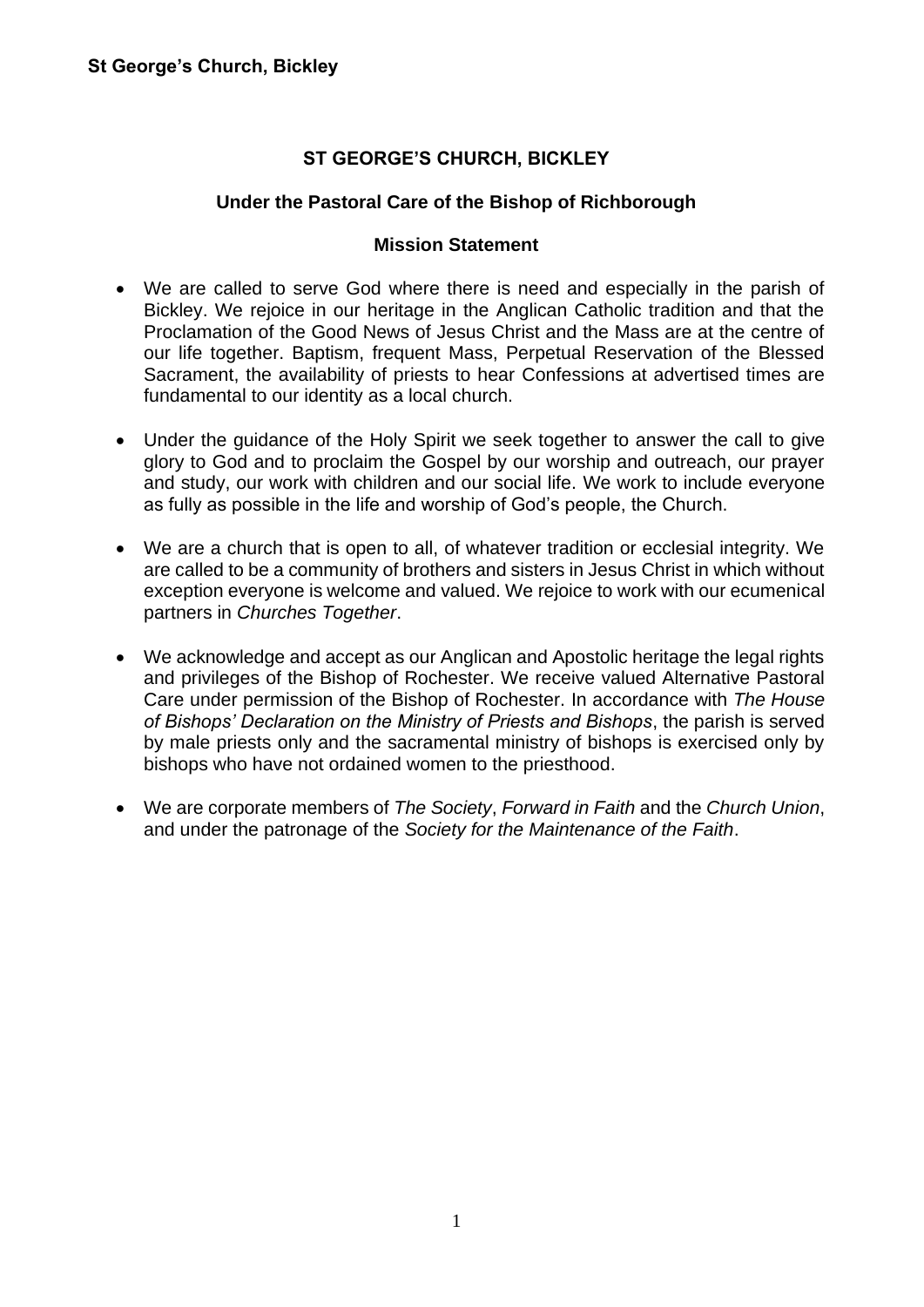#### **Parochial Church Council**

The Parochial Church Council has the responsibility of co-operating with the Parish Priest in promoting in the ecclesiastical parish the whole mission of the Church: pastoral, evangelistic, social and ecumenical. It is a corporate body established by the Church of England. The PCC operates under the Parochial Church Powers Measure (1956) as amended.

#### **Membership**

Members of the PCC are either ex-officio, or elected by the Annual Parochial Church Meeting in accordance with the Church Representation Rules. Following resolutions of the APCM members are elected for a three-year period, after which they are not eligible for re-election until at least one year has passed. The PCC may also co-opt up to two additional members.

During 2021/22 the following served as members of the Parochial Church Council

| Incumbent<br>Churchwardens | The Rev'd Richard Norman<br>Mrs Vera Bilby<br>Mr Leonard Brown | (Chairman) (until $30/4/21$ )<br>(Vice-Chairman) |
|----------------------------|----------------------------------------------------------------|--------------------------------------------------|
|                            |                                                                |                                                  |

Elected lay representatives on the Deanery Synod Mrs Margaret Brading

Mrs Elizabeth Clitheroe

Elected members

Miss Eleanor Bull (retires 2024) Mr Paul Braybrooke (retires 2023) Mr Graham Callow (retires 2024) Mr Jeremy Clitheroe (until 20/9/21) Mr Clifford Finn (retires 2022) Mrs Peggy Good (retires 2023)

| (retires 2023)  |
|-----------------|
| (until 17/5/21) |
| (retires 2022)  |
| (retires 2024)  |
|                 |

**Co-opted** Mr Graham Callow until 17/5/21.

#### **Committees**

The PCC has set up the following committees which carry out particular functions on behalf of the Council:

#### **Standing Committee**

This is the only committee required by church law. It has power to transact the business of the PCC between its meetings, subject to any directions given by the Council.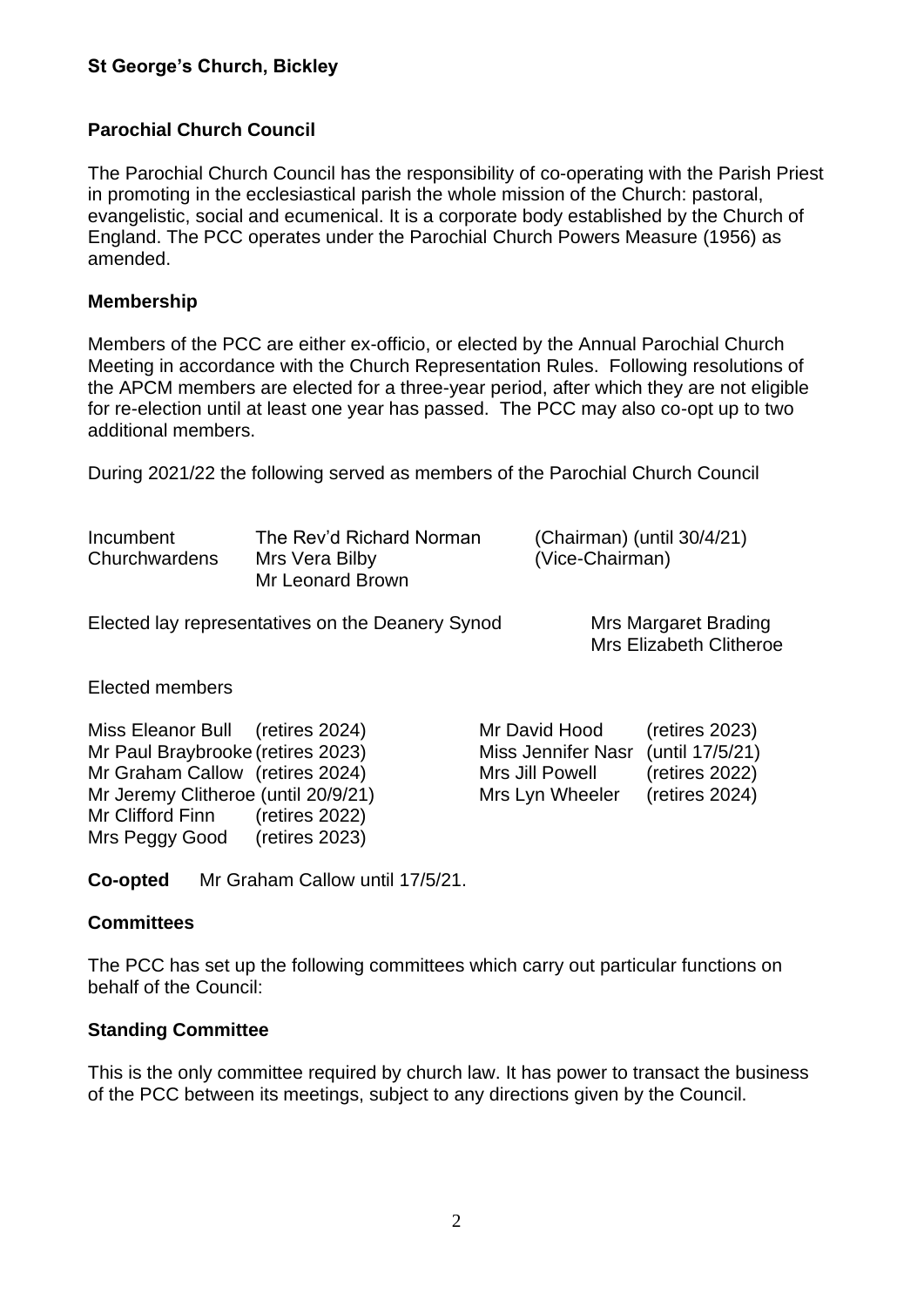# **Events Committee**

This is responsible for planning parish social events. It also arranges refreshments required in association with services and other events. The Committee is also responsible – to an extent - for raising money for both general and specific purposes.

#### **Mission Committee**

This Committee advises the PCC on where the parish's efforts at mission and evangelism ought to be focussed, and meets on an *ad hoc* basis.

# **PCC Meetings during 2021**

The full PCC met seven times during 2021 with very good attendance on all occasions. Committees did not meet due to Coronavirus restrictions.

# **Church Attendance**

There were 111 persons on the Church Electoral Roll in 2021. Of these approximately one third are resident in the parish and two thirds non-resident. The average Sunday Mass attendance was 79(89). Average Sunday attendance including baptisms was 88(136). Usual Sunday Mass attendance in 2021 was 78 (84), including 9 children.

Low Mass was usually offered on Wednesday, Friday and Saturday (plus Tuesday until the start of the interregnum), with an attendance ranging from 5 to 21. Mass was sung on a number of Holy Days and every day during Holy Week. The monthly Healing Service has been suspended in light of COVID-19.

There were 27 baptisms, 11 weddings, 4 funerals in church and 7 conducted at cemeteries or crematoria by the parish clergy during 2021.

The church is generally open during daylight hours.

\*Figures in brackets relate to 2020.

#### **Safeguarding**

The parish of St George, Bickley is committed to implementing the House of Bishops' safeguarding policies and good practice guidance. A formal statement under section 5 of the Safeguarding and Clergy Discipline Measure 2016 (duty to have regard to House of Bishops' guidance on safeguarding children and vulnerable adults) to adopt the House of Bishops' "Promoting a Safer Church: Safeguarding Policy Statement" was agreed by the Parochial Church Council and recorded in the Minutes of the meeting on 18 October 2020.

The care and protection of children, young people and adults involved in Church activities is the responsibility of everyone who participates in the life of the Church.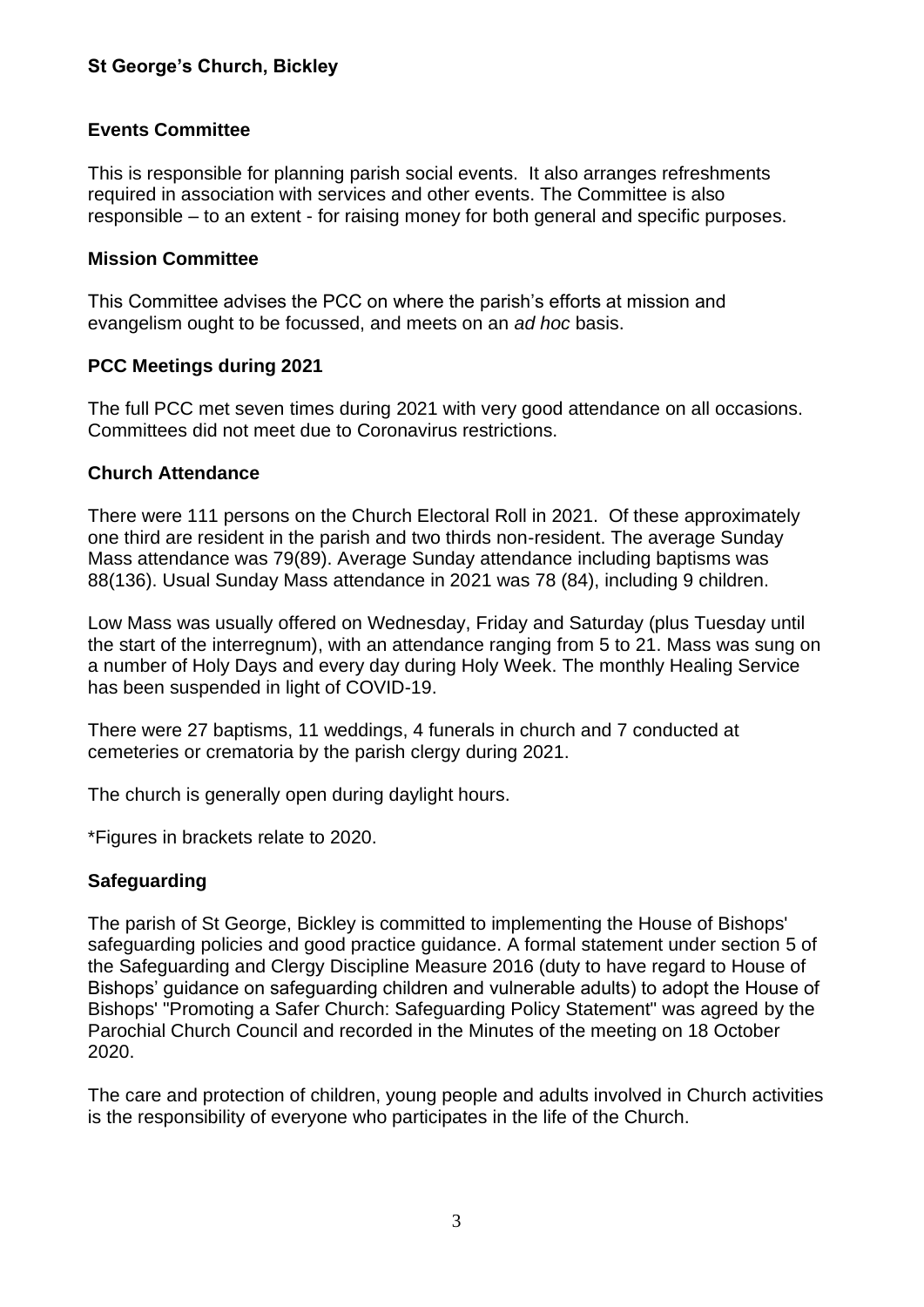# **Our Commitments:**

- Promoting a safer environment and culture
- Safely recruiting and supporting all those with any responsibility related to children and vulnerable adults
- Responding promptly to every safeguarding concern or allegation
- Caring pastorally for victims/survivors of abuse or other affected persons
- Caring pastorally for those who are the subject of concerns/allegations of abuse and other affected persons
- Responding to those that may pose a present risk.

# **Public Benefit**

The Trustees take account of the Charity Commission general guidance on public benefit when reviewing the PCC's purpose and in considering how planned activities will meet that aim.

The Trustees believe that St George's Church promotes the whole mission of the Church of England in the Parish of Bickley and beyond its boundaries, including its pastoral, evangelistic, social and ecumenical aspects, and that in doing so it provides a benefit to the public by:

- providing facilities for public worship, pastoral care, and spiritual, moral and intellectual development, both for its adherents and for anyone who wishes to benefit from what the Church offers.
- promoting Christian values, and services by members of the Church in and to their communities, to the benefit of individuals and society as a whole.
- maintaining the historic fabric and architectural heritage of the St George's church building and grounds including the Grade II listed War Memorial.
- providing a quiet space that is available daily to all members of the public.

# **Review of the Year**

Christmas 2020 saw us with Covid restrictions still in place – services went ahead but with restricted numbers. The New Year saw us with more regulations which meant no pre-lent lunch or parish outings.

In January Fr. Richard announced he was leaving us at the end of April to eventually be received into the Roman Catholic Church. Due to Covid, restrictions were still in place. There was no choir, children's church or coffee in the hall after Mass and restricted numbers were necessary for Holy week and Easter.

In March we were able to resume children's church outdoors.

At the PCC meeting on 16 March inter alia The Resolution under the House of Bishops' Declaration was reviewed. Members of the Council were unanimous in agreeing no changes were needed as current arrangements work well.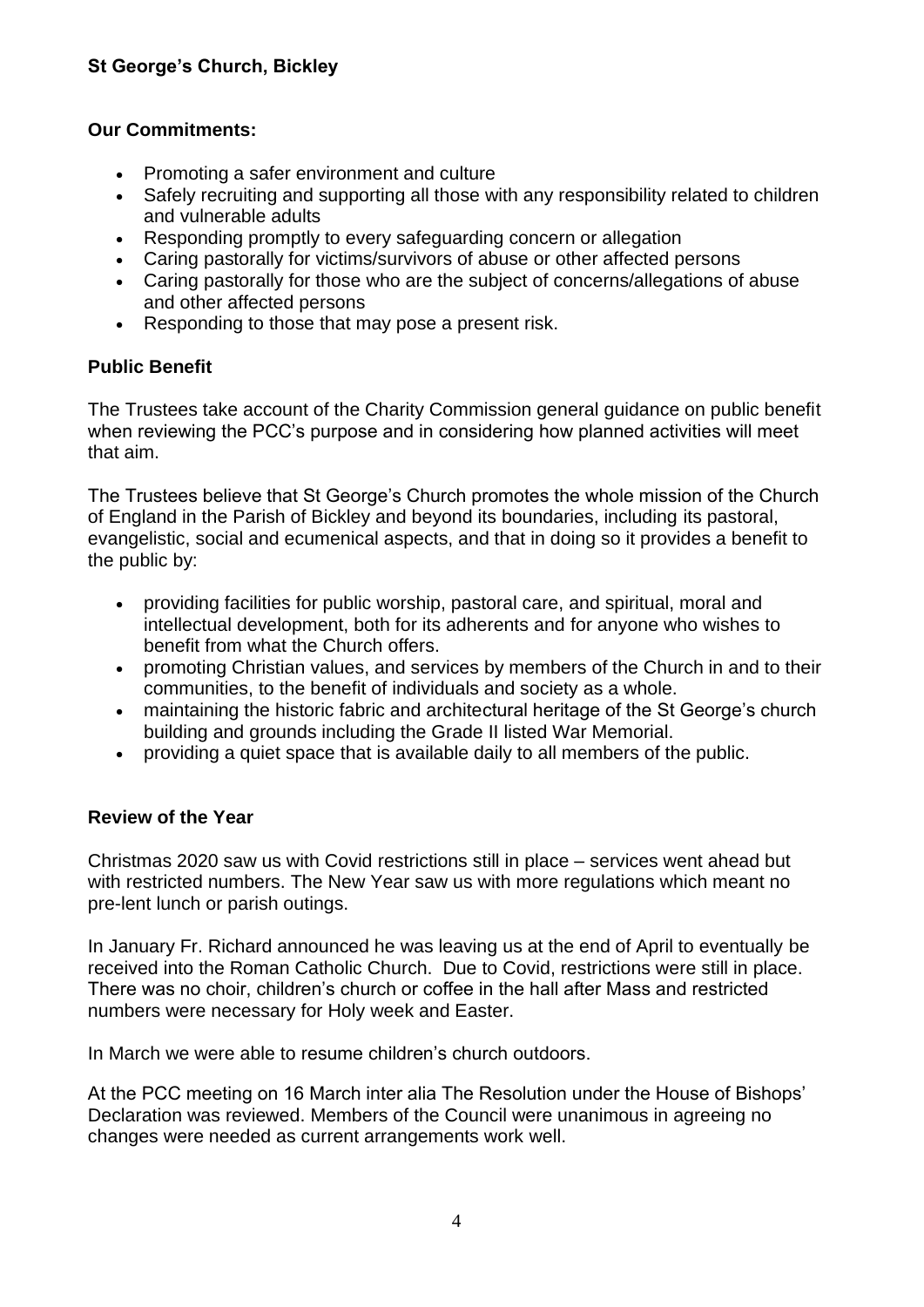We said goodbye to Fr Richard Norman at our Patronal Festival on 25<sup>th</sup> April. With spring starting and the church in Interregnum, we were strongly supported by our retired priests, Fr. David Cossar and Fr. Owen Beament but decided to suspend the 8.00 a.m. Low Mass on Sundays and the 9.30 a.m. Mass on Tuesdays. We were however able to keep all other services as usual and with the help of members of the PCC with keys we managed to keep the church open during most days. The choir was once again able to sing at services and some hall bookings were restarted.

Before he left, Fr. Richard, had arranged for various priests from our mission partnership churches and other parishes to help out with the weddings that had been booked. Fr. David and Fr. Owen helped with baptisms and funerals so no service had to be cancelled although restricted numbers remained in force.

The Parish Profile was prepared and approved at The PCC Section 11 meeting on 1 June. In July the congregation were allowed to sing – Full Sung Mass restarted on Sundays but communion continued in one kind only and the Peace was recommended to be "No Contact". Unfortunately, we had to cancel our annual Pilgrimage to Walsingham in June and our fete in July, both for the second consecutive year.

Fr Philip Corbett was celebrant at our Dedication Service on Sunday 11 July. Our organ repairs were completed and towards the end of July Covid restrictions eased although we maintained communion in one kind only.

Come Autumn, sadly, we said goodbye to former Churchwarden (25 years) and lifetime servant Valeria (Val) Rutter with a celebration of her life on 10 September. We heard that our vacancy for a new Vicar would be advertised in September. During that month we had Wi-Fi installed in the hall. Harvest Festival Services for the various schools was kindly covered by Fr Paul Farthing and Fr David Herbert. We were pleased to announce that Fr. Paul Jenkins, would be joining our retired priests and would be able to help out with services. It was announced that the annual Harvest Festival Lunch would take place.

November and December saw us still with restrictions due to concerns with the Omicron variant but some of the schools managed to hold their Christmas services. The Crib service went ahead thanks to Fr. Owen, but with a smaller congregation. Our Christmas celebrations were held with little or no hospitality but with great hope that the New Year 2022 would see us without Covid.

#### **Financial Review**

The net surplus for the year was £16,708 (2020: deficit £12,367), comprising a surplus in unrestricted funds of £16,617 (2020 deficit £12,937) and a surplus of £91 (2020: surplus £570) in restricted funds.

Total incoming resources were £141,813 (2020: £107,266), £133,886 (2020: £102,023) in unrestricted funds and £7,927 (2020: £5,243) in restricted funds.

Legacies amounting to £30,000 (2020 £5,000) were received during the year.

At 31st December 2021 total funds were £104,346 (2020: £87,638). Funds designated for specific purposes were £36,945 (2020: £25,390). The general fund increased by £5,153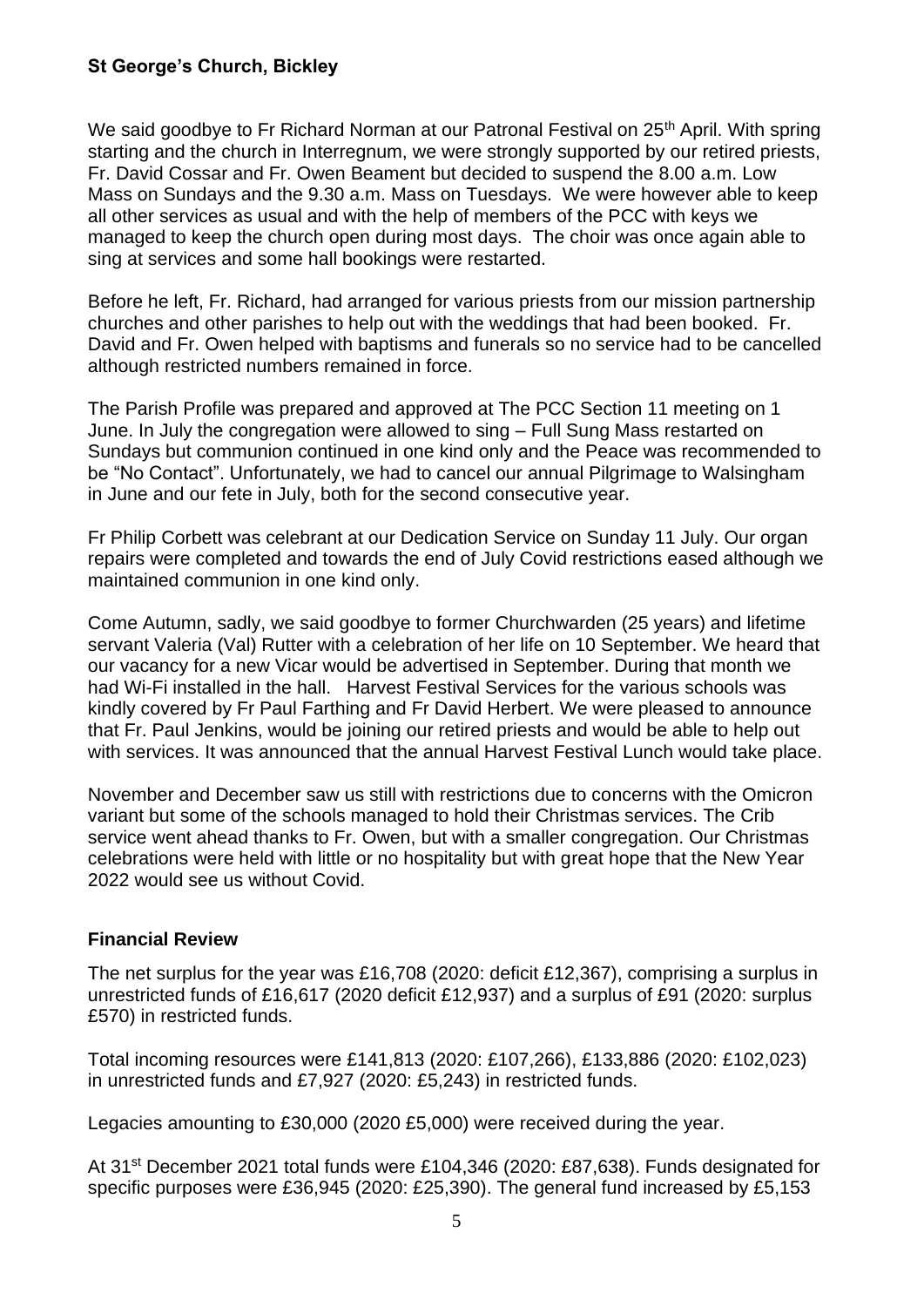to £67,401 (2020: £62,248). Total cash balances at 31 December 2021 were £106,663 (2020: £95,048) held in short term deposits, current account and cash.

Hall income is a substantial source of income for St George's. Due to the COVID-19 lockdowns and difficult economic conditions, Hall Letting income decreased in 2020 by over £33,500. In 2021 there was an increase of over £11,000 when compared to 2020 but lettings are still recovering.

St George's has supported a number of charities through designated collections and allocations from the general fund. Our Lent Appeal funded the work of Open Doors, serving persecuted Christians worldwide and Camphill Village Trust, supporting adults with learning disabilities. The Harvest collection raised over £600 for the Bromley Borough Food Bank, and £135 was raised at the Christmas Family Crib Service, for SteerRight, providing lifestyle coaching to vulnerable young people. St George's continues to support the activities of Welcare, Bromley providing support to children and families.

Our main items of on-going expenditure continue to be parish share (which includes stipendiary costs), and the maintenance and running costs of the church and hall, including utility and insurance costs.

In order to secure the long-term viability of the parish, further significant maintenance works to the church and hall will be necessary over future years, including repairs to the church masonry. It is encouraging that people continue to commit to the parish through the planned giving schemes including making donations under Gift Aid. Our regular and one-off fund-raising activities were reduced due to covid over the past two years, but activities are beginning to increase. It is critical that we continue to try to increase incoming resources and manage our on-going expenditure.

#### **Reserves Policy**

In 2018 the PCC set a reserves policy to endeavour to achieve a balance on undesignated funds in cash and at the bank equal to six months expenditure to cover general outgoings. Based on the 2022 budget this amounts to £62,500 (2021: £64,250). The undesignated Cash & Bank balance at 31 December 2021 of £69,718 (2020: £69,658) represented a surplus of £7,218 (2020: £5,408) against this policy.

Surplus cash may be invested in short term bank deposit accounts, and endowment funds are invested in accordance with the terms of the endowment.

*Signed on behalf of the Parochial Church Council*

**Vera Bilby** Acting Chairman 29 March 2022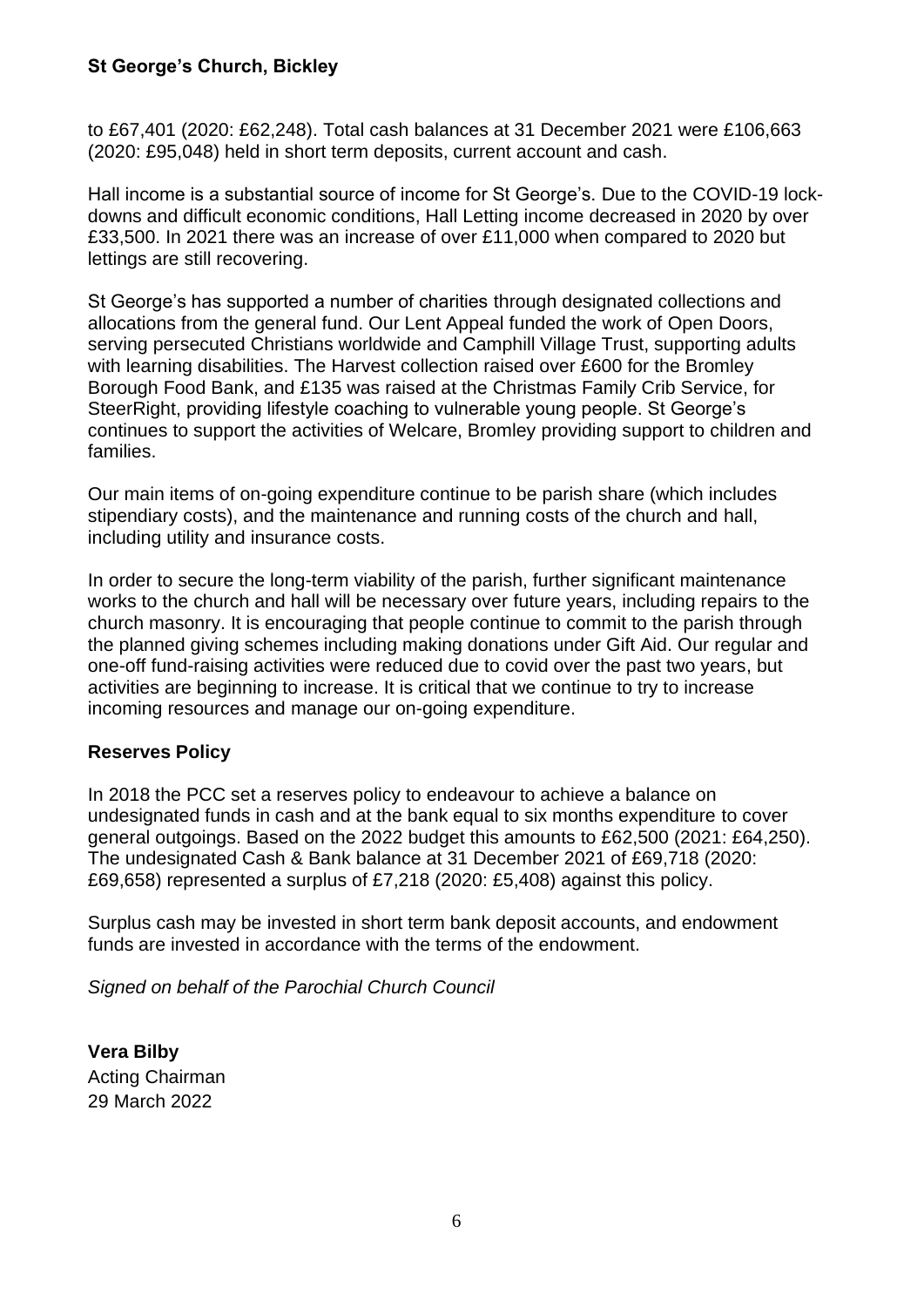# **Independent examiner's report to the PCC of St George's Church, Bickley**

I report to the trustees on my examination of the accounts of the above charity for the year ended 31 December 2021, which are set out on pages 8 to 15.

#### **Responsibilities and basis of report**

The PCC's trustees are responsible for the preparation of the accounts in accordance with the requirements of the Charities Act 2011 (the Act).

I report in respect of my examination of the Trust's accounts carried out under section 145 of the 2011 Act and in carrying out my examination, I have followed all the applicable Directions given by the Charity Commission under section 145(5)(b) of the Act.

#### **Independent Examiner's Statement**

I have completed my examination. I confirm that no material matters have come to my attention in connection with the examination which gives me cause to believe that in, any material respect:

- the accounting records were not kept in accordance with section 130 of the Charities Act; or
- the accounts did not accord with the accounting records; or
- the accounts did not comply with the applicable requirements concerning the form and content of accounts set out in the Charities (Accounts and Reports) Regulations 2008 other than any requirement that the accounts give a 'true and fair' view which is not a matter considered as part of an independent examination.

I have no concerns and have come across no other matters in connection with the examination to which attention should be drawn in this report in order to enable a proper understanding of the accounts to be reached.

Claire Moore **Bickley** Kent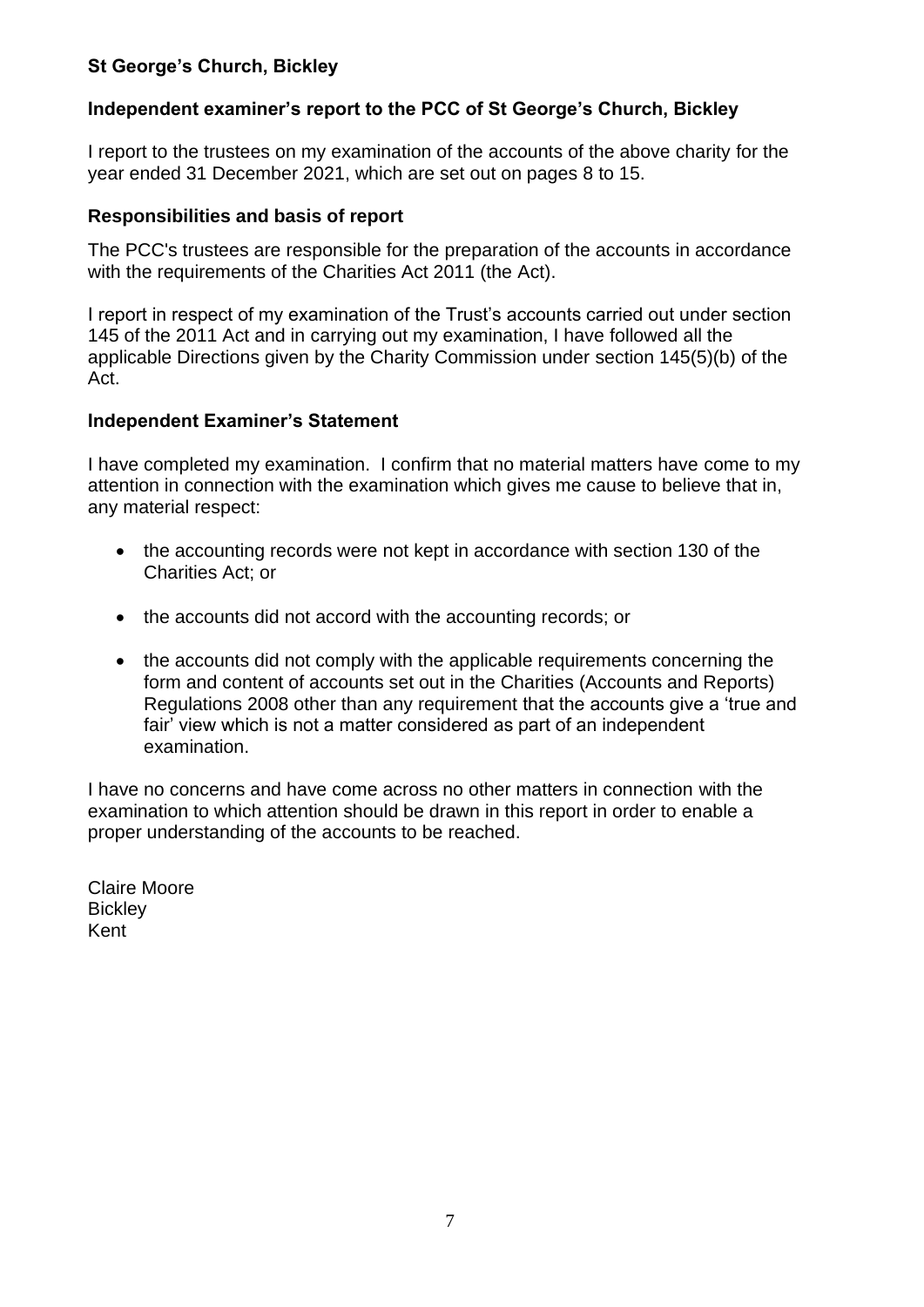# **Statement of Financial Activities**

*For the year ended 31 December 2021*

|                                                          |                | Unrestricted | Restricted | <b>Total</b> | Total        |
|----------------------------------------------------------|----------------|--------------|------------|--------------|--------------|
|                                                          |                | Funds        | Funds      | <b>Funds</b> | <b>Funds</b> |
|                                                          | <b>Note</b>    | 2021         | 2021       | 2021         | 2020         |
| <b>INCOMING RESOURCES</b>                                |                | £            | £          | £            | £            |
| <b>Voluntary income</b>                                  | 2a             | 90,894       | 7,927      | 98,821       | 81,938       |
| <b>Activities for generating funds</b>                   | 2 <sub>b</sub> | 37,079       |            | 37,079       | 22,591       |
| <b>Income from investments</b>                           | 2c             | 54           |            | 54           | 68           |
| <b>Church activities</b>                                 | 2d             | 5,859        |            | 5,859        | 2,669        |
| <b>TOTAL INCOMING RESOURCES</b>                          | $\mathbf{2}$   | 133,886      | 7,927      | 141,813      | 107,266      |
| <b>RESOURCES EXPENDED</b>                                |                |              |            |              |              |
| <b>Church activities</b>                                 | 3a             | 116,456      | 7,836      | 124,292      | 119,260      |
| <b>Fund raising costs</b>                                | 3b             | 813          |            | 813          | 373          |
| <b>TOTAL RESOURCES EXPENDED</b>                          | 3              | 117,269      | 7,836      | 125,105      | 119,633      |
| <b>NET INCOMING RESOURCES BEFORE</b><br><b>TRANSFERS</b> |                | 16,617       | 91         | 16,708       | (12, 367)    |
| <b>Transfers between funds</b>                           | 9              | 91           | (91)       |              |              |
| <b>MOVEMENT IN FUNDS</b>                                 |                | 16,708       |            | 16,708       | (12, 367)    |
| <b>BALANCE BROUGHT FORWARD</b><br><b>1 JANUARY</b>       | 9              | 87,638       |            | 87,638       | 100,005      |
| <b>BALANCE CARRIED FORWARD</b><br><b>31 DECEMBER</b>     | 9              | 104,346      |            | 104,346      | 87,638       |

**The notes on pages 11 to 15 form part of these financial statements**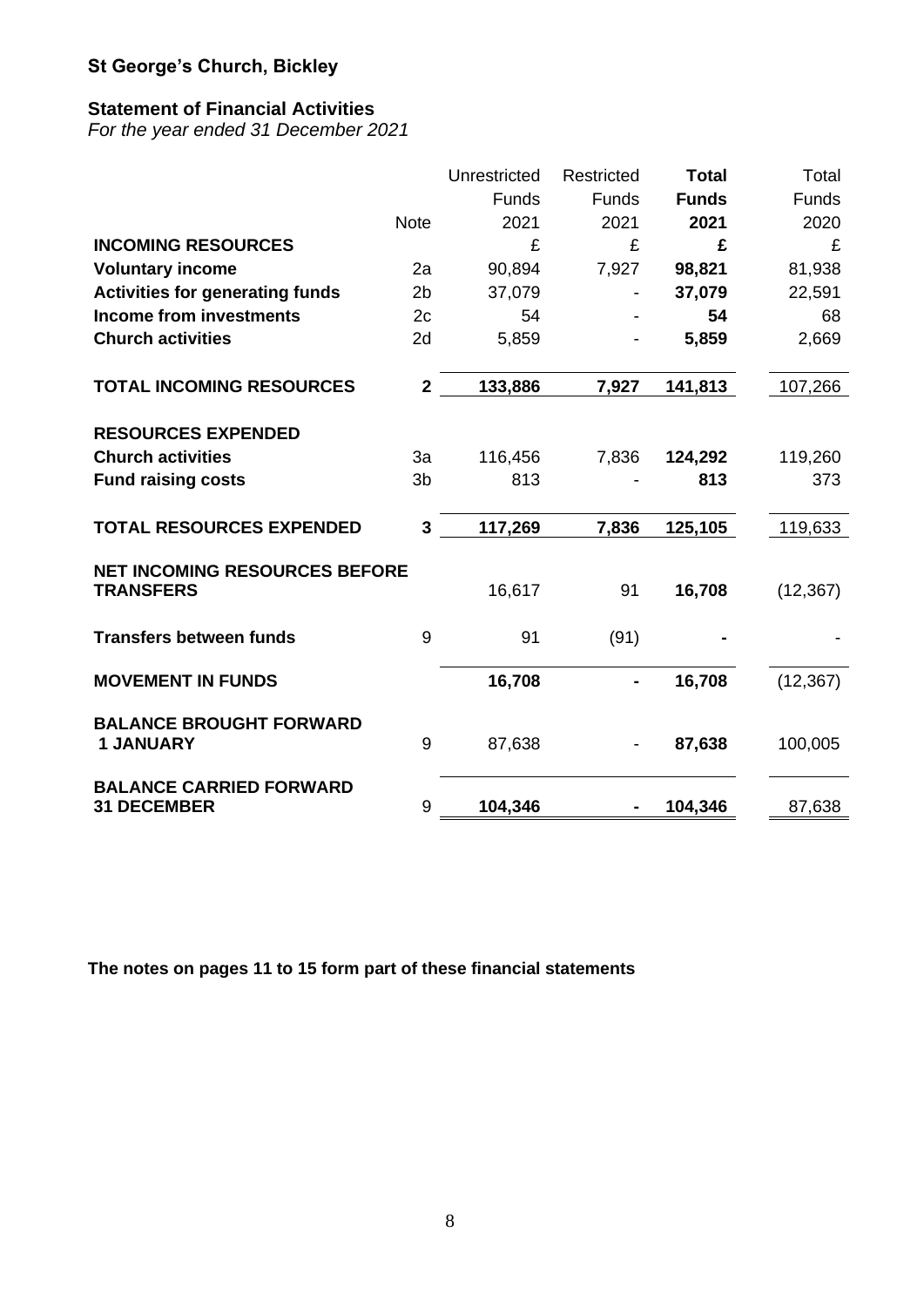#### **Balance sheet**

At 31 December 2021

|                                                                          |                | Unrestricted | Restricted   | <b>Total</b> | Total        |
|--------------------------------------------------------------------------|----------------|--------------|--------------|--------------|--------------|
|                                                                          | <b>Note</b>    | <b>Funds</b> | <b>Funds</b> | <b>Funds</b> | <b>Funds</b> |
|                                                                          |                | 2021         | 2021         | 2021         | 2020         |
|                                                                          |                | £            | £            | £            | £            |
| <b>FIXED ASSETS</b>                                                      |                |              |              |              |              |
| Tangible fixed assets                                                    | 6              |              |              |              |              |
| <b>CURRENT ASSETS</b>                                                    |                |              |              |              |              |
| <b>Debtors</b>                                                           | $\overline{7}$ | 8,780        |              | 8,780        | 10,681       |
| Short term deposits                                                      |                | 36,945       |              | 36,945       | 25,390       |
| Cash at bank and in hand                                                 |                | 69,083       | 635          | 69,718       | 69,658       |
|                                                                          |                | 114,808      | 635          | 115,443      | 105,729      |
| <b>LIABILITIES</b><br>Creditors - amounts falling due<br>within one year | 8              | (10, 462)    | (635)        | (11, 097)    | (18,091)     |
|                                                                          |                |              |              |              |              |
| <b>NET CURRENT ASSETS</b>                                                |                | 104,346      |              | 104,346      | 87,638       |
| <b>TOTAL NET ASSETS</b>                                                  |                | 104,346      |              | 104,346      | 87,638       |
| <b>PARISH FUNDS</b>                                                      |                |              |              |              |              |
| Unrestricted                                                             | 9              | 104,346      |              | 104,346      | 87,638       |
| Restricted                                                               | 9              |              |              |              |              |
|                                                                          |                | 104,346      |              | 104,346      | 87,638       |

Approved by the Parochial Church Council on 29 March 2022 and signed on its behalf by**:**

**Vera Bilby David Hood** 

**Acting Chairman Treasurer and Member of the PCC**

**The notes on pages 11 to 15 form part of these financial statements** 

Registered Charity Number: 1132872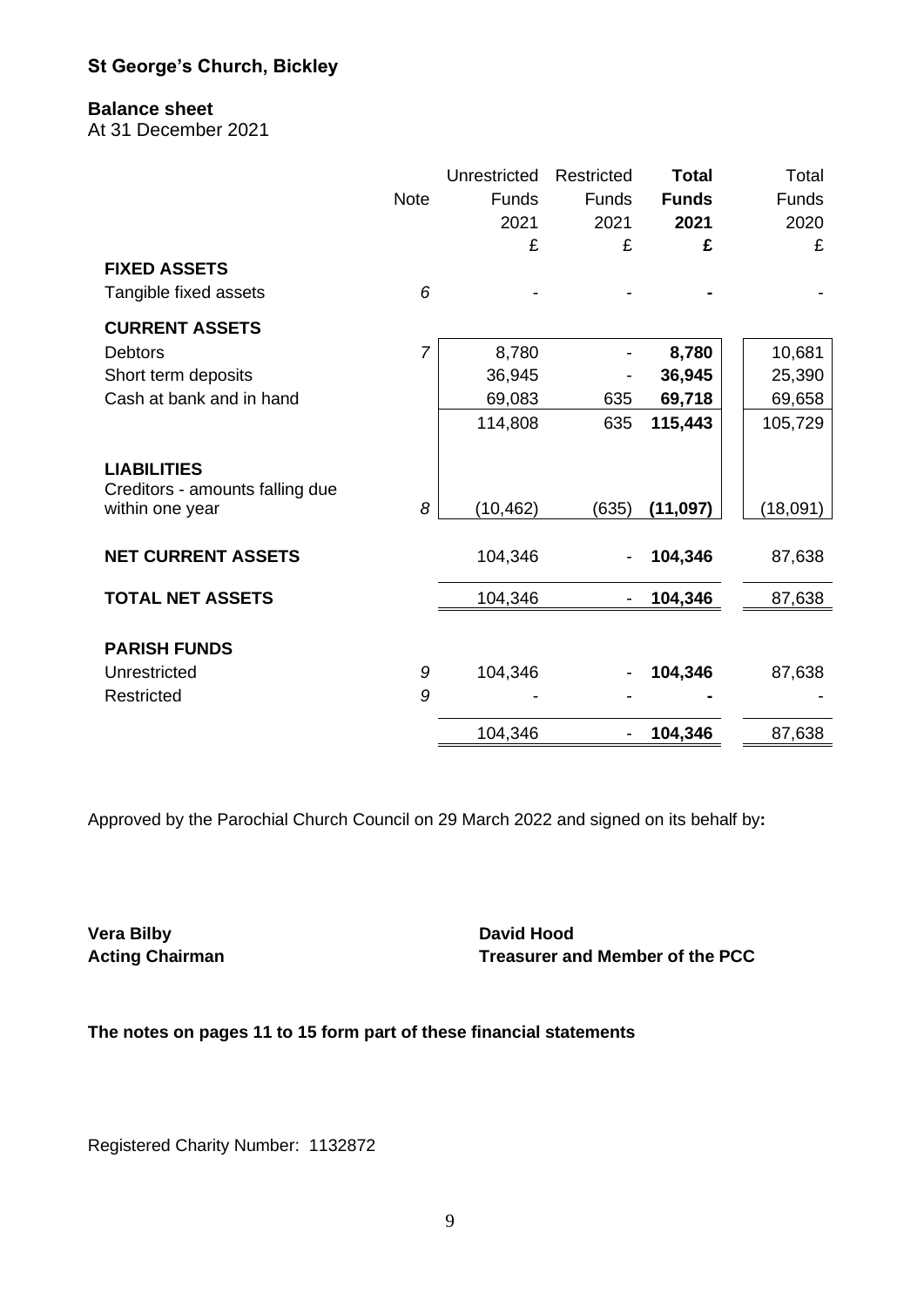# **1 Accounting policies**

# **a) Basis of accounting**

The PCC is a public benefit entity within the meaning of FRS 102. The financial statements have been prepared under the Charities Act 2011 and in accordance with the Church Accounting Regulations 2006 governing the individual accounts of PCCs, and with the Regulations' 'true and fair view' provisions, together with FRS 102 (2016) as the applicable accounting standards and the 2016 version of the Statement of Recommended Practice, Accounting and Reporting by Charities (SORP (FRS 102)).

The financial statements include all transactions, assets and liabilities for which the PCC is responsible in law. They do not include the accounts of church groups that owe their main affiliation to another body, or those that are informal gatherings of church members.

# **b) Funds**

Details of the movements in the funds under the PCC's control during the year are given in note 9 to the financial statements.

The General Fund represents the funds of the PCC that are not subject to any restrictions regarding their use and are available for the general purposes of the PCC. The PCC seeks to hold sufficient free reserves in the general fund to meet its future expenditure requirements, taking into account expected future income.

The PCC has agreed that the Hall and Church Diocesan Repair Schemes as designated funds. These funds are designated to contribute to the cost of for future repairs and maintenance to the church and church hall identified as necessary by inspectors appointed on behalf of the diocese;

Restricted funds are restricted to the purpose for which the funds have been raised.

Income and expenditure relating to special appeals to meet specific expenditure are included as restricted movements. Special appeals are conducted with the proviso that any final surplus remaining once all expenditure has been met can be transferred to the unrestricted General Fund.

Where expenditure exceeds income on a specific project the excess costs are charged in the unrestricted general fund.

Endowment funds are capital funds to which the PCC has access to the income only, and can only realise the investment under the terms of the endowment.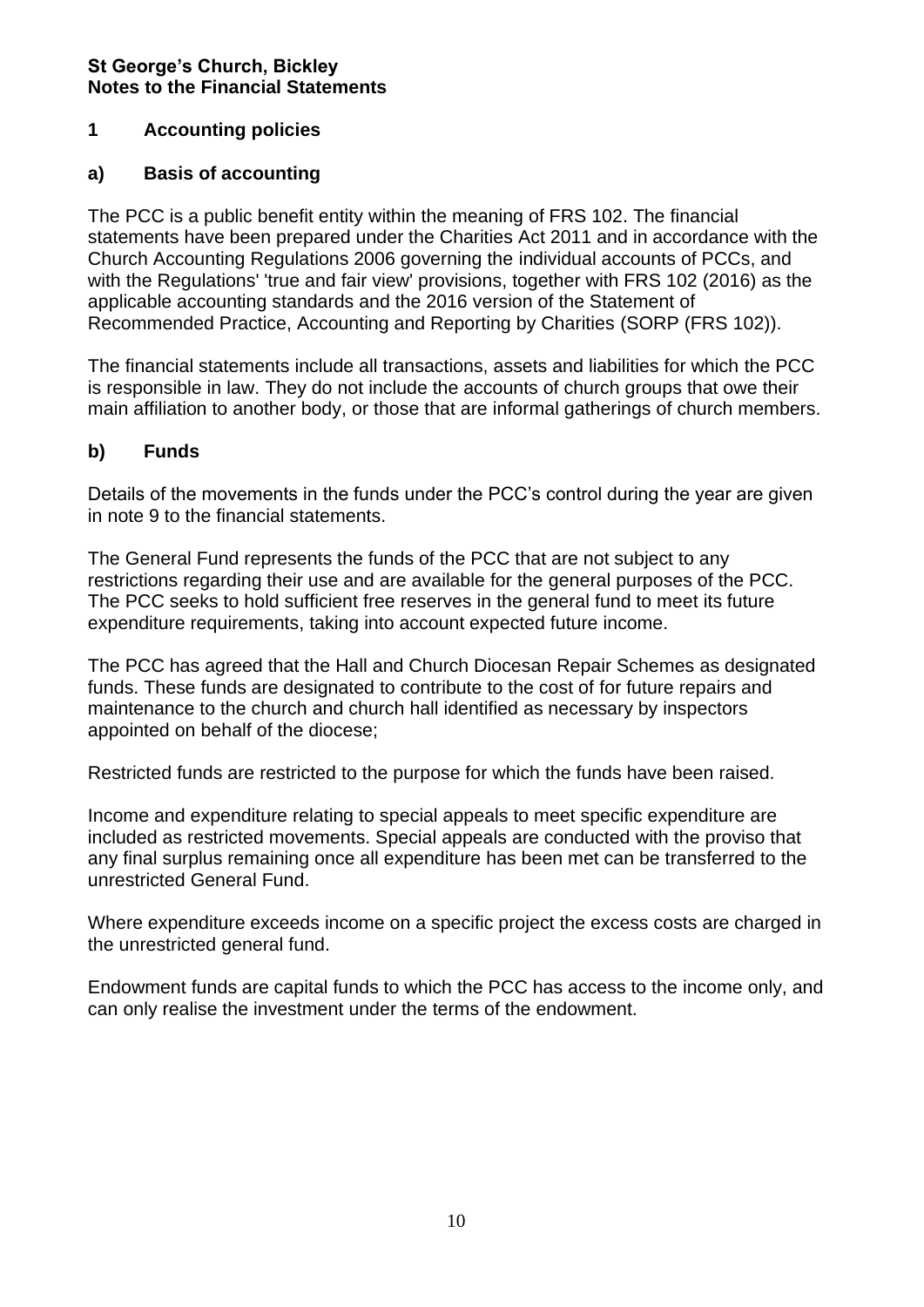# **c) Incoming resources**

Planned giving collections and donations are recognised when received. Tax income is recognised when the income to which it relates is received. Grants and legacies are accounted for when the PCC is legally entitled to the amounts due. Interest is accrued. All other income is recognised when it is receivable.

All incoming resources are recognised gross except for contributions to shared costs, monies received on behalf of other parties and refunds.

# **d) Resources used**

Grants and donations are accounted for when paid over, or when awarded if their award creates a binding or constructive obligation on the PCC. Amounts received specifically for mission are dealt with as restricted funds.

The parish share is accounted for when payable. All other expenditure is accounted for when due.

All expenditure is accounted for gross, except for the element of shared costs and payments of money received on behalf of other parties.

# **e) Fixed assets**

Tangible assets

Consecrated and beneficed property is excluded from the financial statements.

Moveable church furnishings held by the vicar and churchwardens on special trust for the PCC, and which require a faculty for disposal, are accounted for as inalienable property.

For inalienable property acquired prior to 2000 there is insufficient cost information available and therefore such assets are not valued in the financial statements. Items acquired since 1 January 2000 are capitalised and depreciated in the accounts over their anticipated useful economic life on a straight-line basis.

All expenditure incurred on consecrated or beneficed buildings, individual items under £1,000 or on the repair of moveable church furnishings is written off as incurred.

Office and other equipment are depreciated on a straight-line basis over 4 years. Individual items of equipment with a purchase price of less than £1,000 are written off when the asset is acquired.

#### **Investments**

Any investments are valued at market value at 31 December each year and unrealised gains or losses are accounted for in the financial statements. Realised gains or losses are recognised when investments are sold.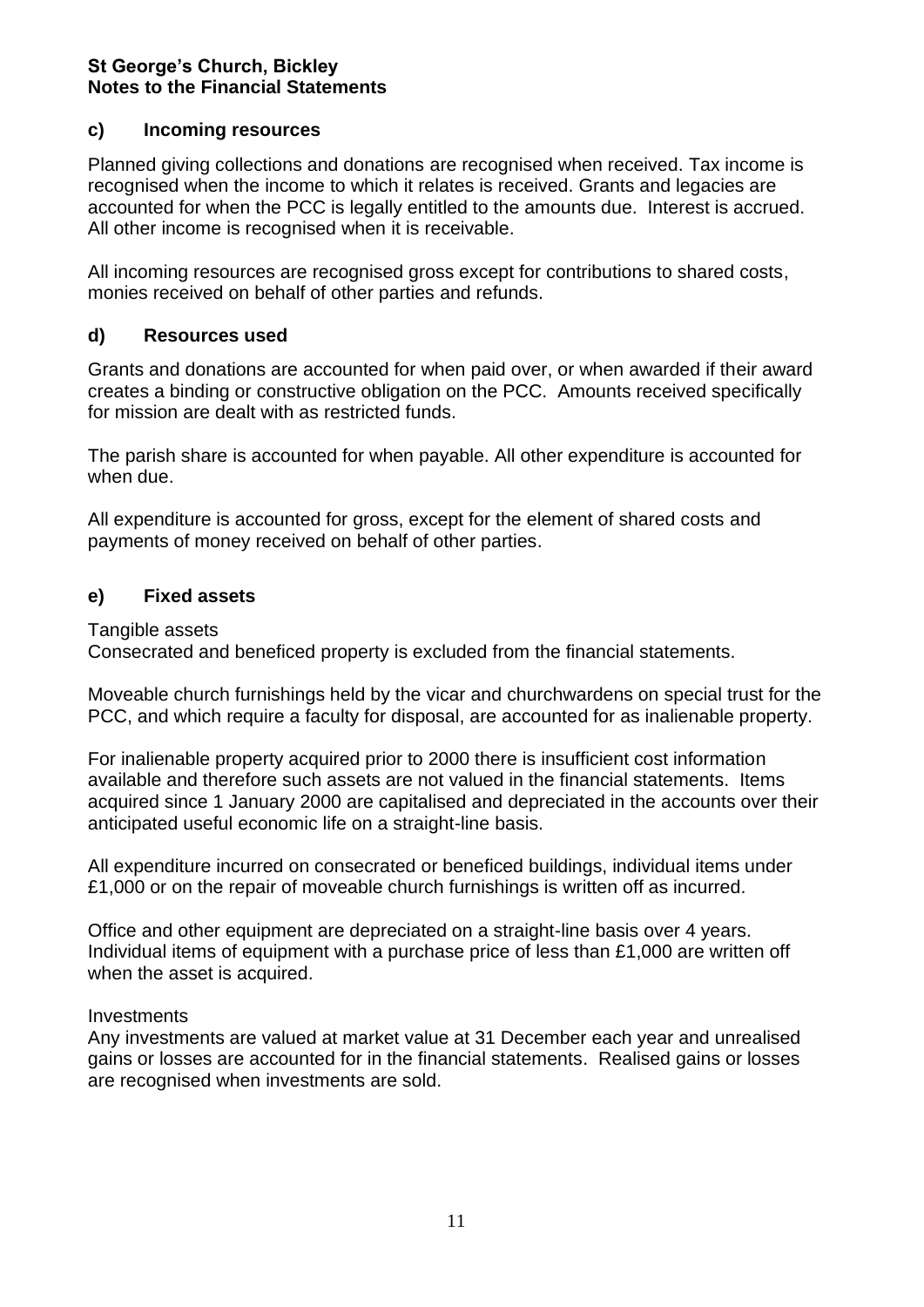# **f) Current assets**

Amounts owing to the PCC at 31 December in respect of fees, rents or other income are shown as debtors less provision for amounts that may prove uncollectible.

Short term deposits represent cash held on deposit at the Diocese of Rochester. Where a bank account holds cash in respect of more than one fund, the assets are apportioned between the various unrestricted and restricted funds according to the fund balance.

| $\mathbf{2}$   | <b>Incoming resources</b>       | Unrestricted | Restricted     | <b>Total</b> | Total   |
|----------------|---------------------------------|--------------|----------------|--------------|---------|
|                |                                 | Funds        | Funds          | <b>Funds</b> | Funds   |
|                |                                 | 2021         | 2021           | 2021         | 2020    |
| 2a             | Voluntary income                | £            | £              | £            | £       |
|                | Planned giving                  |              |                |              |         |
|                | Tax efficient donations         | 31,810       |                | 31,810       | 37,933  |
|                | Other                           | 4,955        |                | 4,955        | 6,818   |
|                | Other giving                    | 4,583        |                | 4,583        | 5,230   |
|                | <b>Collections at services</b>  | 7,225        |                | 7,225        | 5,129   |
|                | Tax recoverable                 | 10,380       |                | 10,380       | 11,712  |
|                | Donations, appeals              | 1,765        | 6,284          | 8,049        | 7,737   |
|                | Tax recoverable                 | 176          | 1,143          | 1,319        | 879     |
|                | Legacies                        | 30,000       |                | 30,000       | 5,000   |
|                | Grants                          |              | 500            | 500          | 1,500   |
|                |                                 |              |                |              |         |
|                |                                 | 90,894       | 7,927          | 98,821       | 81,938  |
| 2 <sub>b</sub> | Activities for generating funds |              |                |              |         |
|                | Fund-raising                    | 4,231        |                | 4,231        | 864     |
|                | <b>Hall lettings</b>            | 32,848       |                | 32,848       | 21,727  |
|                |                                 |              |                |              |         |
|                |                                 | 37,079       |                | 37,079       | 22,591  |
| 2c             | Income from investments         |              |                |              |         |
|                | Interest                        | 54           |                | 54           | 68      |
|                |                                 |              |                |              |         |
| 2d             | Church activities               |              |                |              |         |
|                | Fees                            | 5,022        |                | 5,022        | 1,805   |
|                | Other fund raising events       | 837          |                | 837          | 864     |
|                |                                 | 5,859        | $\blacksquare$ | 5,859        | 2,669   |
|                |                                 |              |                |              |         |
|                |                                 |              |                |              |         |
|                | <b>Total incoming resources</b> | 133,886      | 7,927          | 141,813      | 107,266 |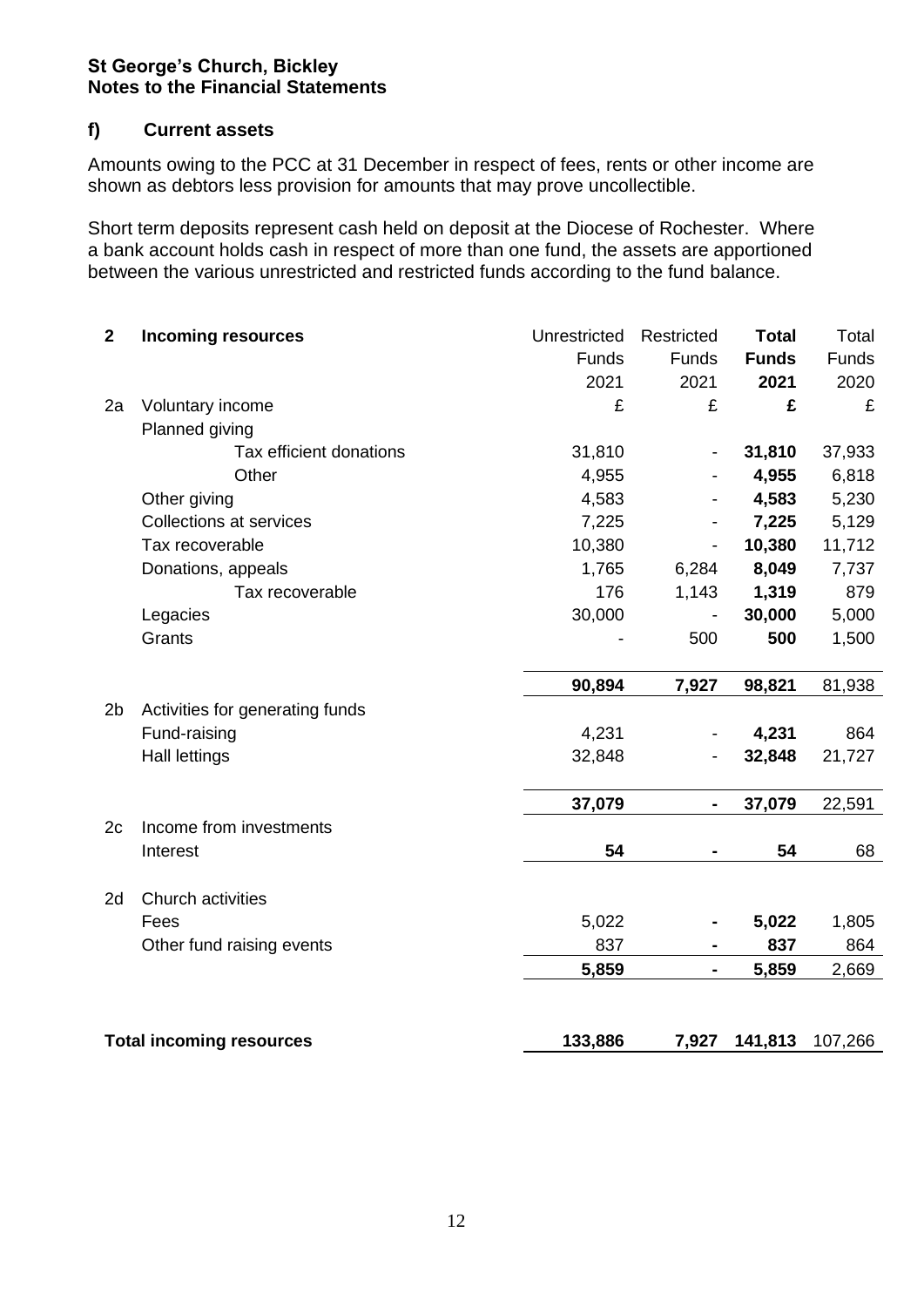| 3  | <b>Resources used</b>                          | Unrestricted | Restricted               | <b>Total</b> | Total   |
|----|------------------------------------------------|--------------|--------------------------|--------------|---------|
|    |                                                | Funds        | Funds                    | <b>Funds</b> | Funds   |
|    |                                                | 2021         | 2021                     | 2021         | 2020    |
|    |                                                | £            | £                        | £            | £       |
| 3a | Church activities                              |              |                          |              |         |
|    | Missionary and charitable giving:<br>Ministry: | 1,520        | 1,929                    | 3,449        | 3,668   |
|    | Diocesan parish share                          | 60,000       | $\overline{\phantom{a}}$ | 60,000       | 58,425  |
|    | Families, Children Mission                     | 341          | 500                      | 841          | 2,437   |
|    | Other                                          | 1,017        |                          | 1,017        | 2,708   |
|    | Clergy expenses                                | 4,596        |                          | 4,596        | 5,852   |
|    | Upkeep of services                             | 2,365        | 354                      | 2,719        | 4,381   |
|    | Music and choir                                | 6,084        |                          | 6,084        | 4,733   |
|    | Church running expenses                        | 14,594       |                          | 14,594       | 14,859  |
|    | Church maintenance and repairs                 | 10,430       | 4,879                    | 15,309       | 5,335   |
|    | Churchyard upkeep                              | 2,545        |                          | 2,545        | 2,195   |
|    | Hall running expenses                          | 6,295        |                          | 6,295        | 6,852   |
|    | Hall maintenance and repairs                   | 3,177        |                          | 3,177        | 4,002   |
|    | Printing and stationery                        | 2,622        |                          | 2,622        | 2,377   |
|    | Parish office running expenses                 | 668          |                          | 668          | 1,351   |
|    | Cost of appeals                                | 13           | 174                      | 187          | 25      |
|    | Bank charges                                   | 189          |                          | 189          | 60      |
|    |                                                | 116,456      | 7,836                    | 124,292      | 119,260 |
| 3b | Fund raising costs                             |              |                          |              |         |
|    | Costs of fund raising events                   | 813          |                          | 813          | 373     |
|    | <b>Total resources used</b>                    | 117,269      | 7,836                    | 125,105      | 119,633 |
|    |                                                |              |                          |              |         |
| 4  | <b>Staff costs</b>                             | Unrestricted | Restricted               | <b>Total</b> | Total   |
|    |                                                | Funds        | Funds                    | <b>Funds</b> | Funds   |
|    |                                                | 2021         | 2021                     | 2021         | 2020    |
|    |                                                | £            | £                        | £            | £       |
|    | Wages and salaries                             | 4,975        |                          | 4,975        | 3,428   |
|    | Other pension costs                            |              |                          |              |         |
|    |                                                | 4975         | ۰                        | 4,975        | 3,428   |

#### **5 Transactions with related parties**

Under current accounting regulations, the PCC is required to disclose all material transactions with related parties. The PCC considers those persons who are, or are closely connected to, members of the PCC to be related parties. There were no material transactions with related parties during 2021 or 2020.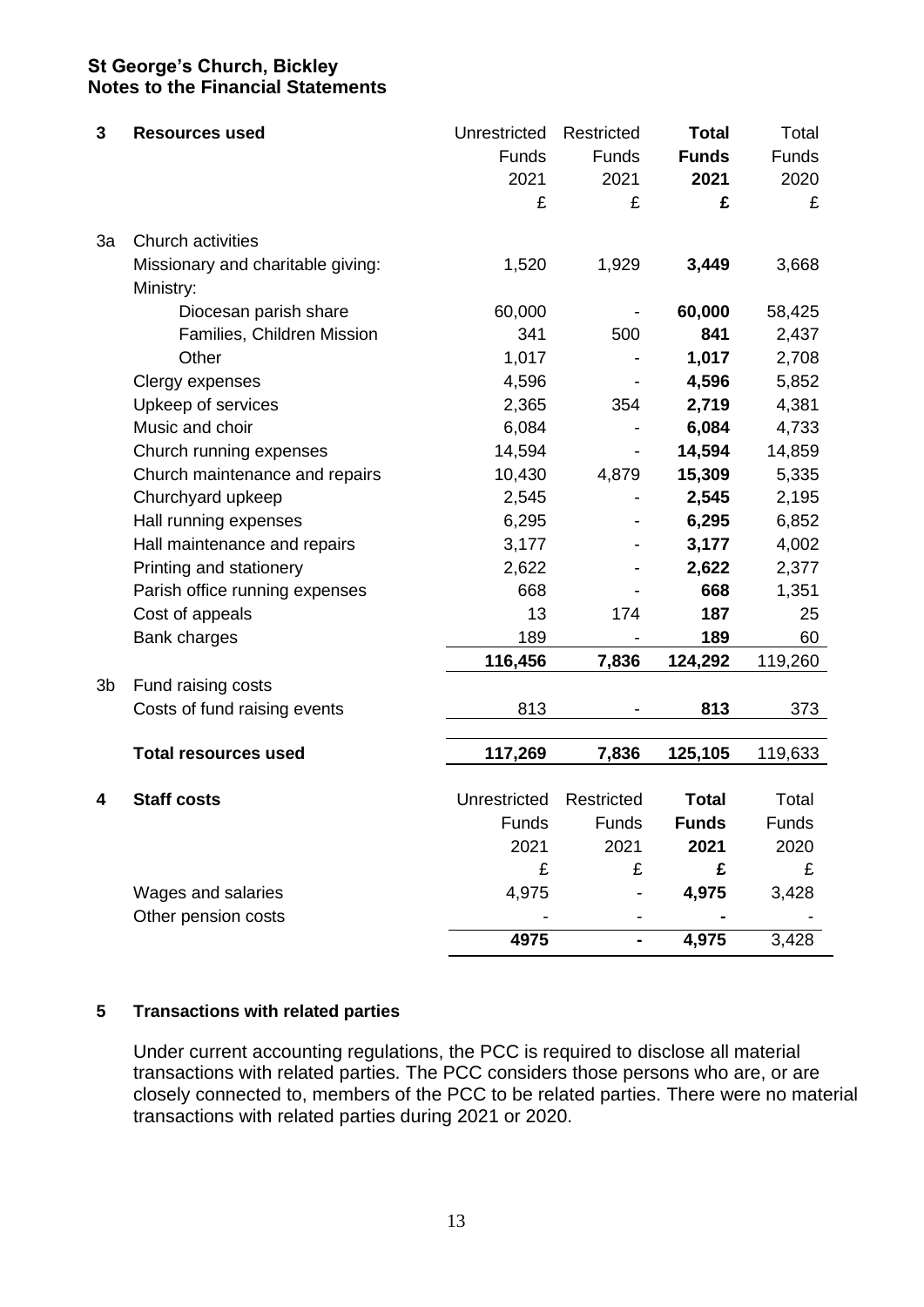| 6              | <b>Fixed assets</b>                             | Hall<br>Equipment | Total  |
|----------------|-------------------------------------------------|-------------------|--------|
|                | <b>Tangible fixed assets</b>                    | £                 | £      |
|                | Cost                                            |                   |        |
|                | At 1 January 2021                               | 1,140             | 1,140  |
|                | <b>Disposals</b>                                |                   |        |
|                | At 31 December 2021                             | 1,140             | 1,140  |
|                | Depreciation                                    |                   |        |
|                | At 1 January 2021                               | 1,140             | 1,140  |
|                | <b>Disposals</b>                                |                   |        |
|                | At 31 December 2021                             | 1,140             | 1,140  |
|                | Net book value                                  |                   |        |
|                | At 31 December 2021 and 2020                    |                   |        |
|                |                                                 |                   |        |
| $\overline{7}$ | <b>Debtors</b>                                  | 2021              | 2020   |
|                |                                                 | £                 | £      |
|                | Tax recoverable                                 | 7,122             | 9,297  |
|                | Prepayments and accrued income                  | 1,658             | 1,384  |
|                |                                                 | 8,780             | 10,681 |
|                |                                                 |                   |        |
| 8              | Creditors - amounts falling due within one year | 2021              | 2020   |
|                |                                                 | £                 | £      |
|                | Creditors for goods and services                | 162               | 407    |
|                | Other creditors                                 | 816               | 816    |
|                | Accruals and deferred income                    | 10,119            | 16,868 |
|                |                                                 | 11,097            | 18,091 |